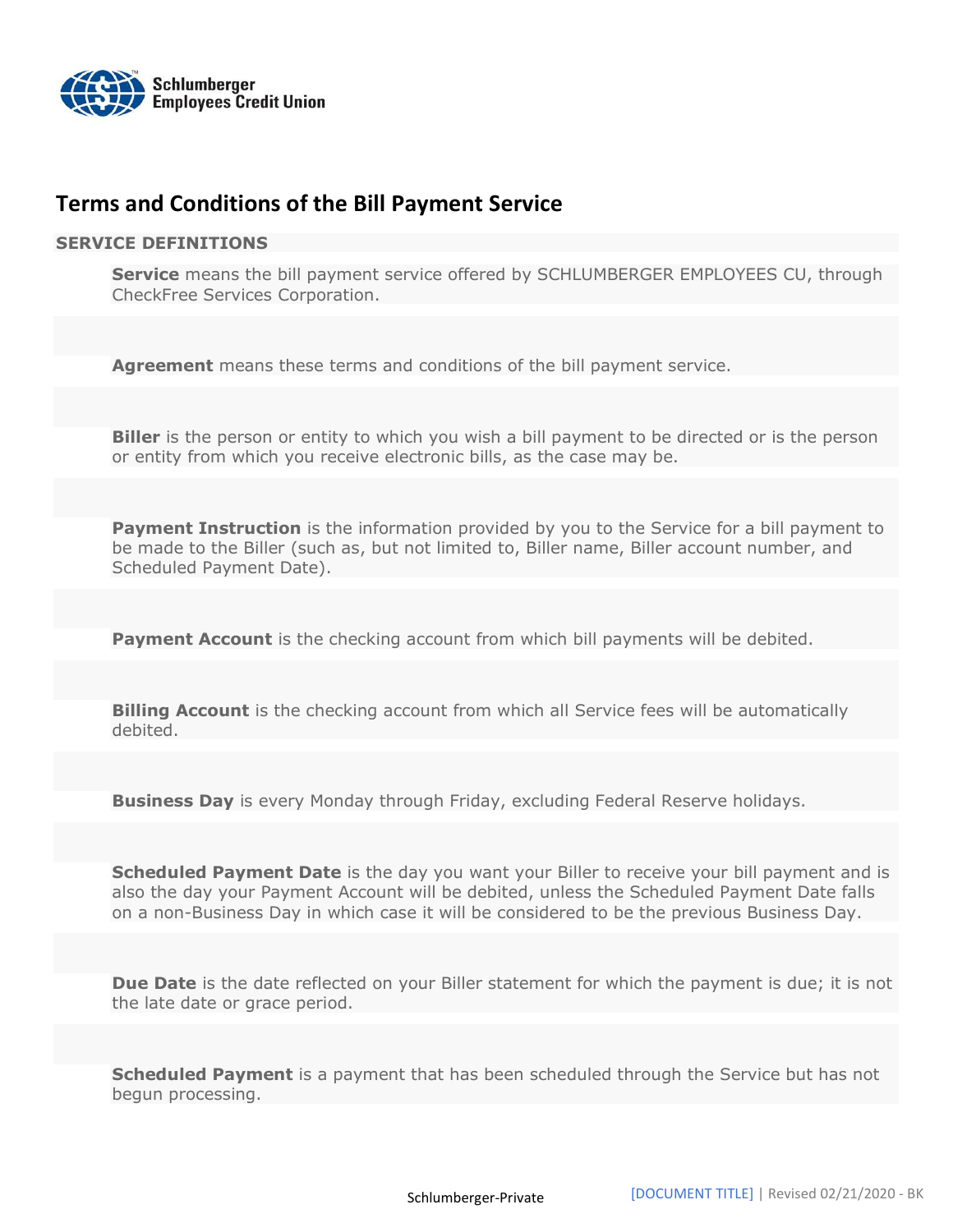# PAYMENT SCHEDULING

The earliest possible Scheduled Payment Date for each Biller (typically four (4) or fewer Business Days from the current date) will be designated within the application when you are scheduling the payment. Therefore, the application will not permit you to select a Scheduled Payment Date less than the earliest possible Scheduled Payment Date designated for each Biller. When scheduling payments you must select a Scheduled Payment Date that is no later than the actual Due Date reflected on your Biller statement unless the Due Date falls on a non-Business Day. If the actual Due Date falls on a non-Business Day, you must select a Scheduled Payment Date that is at least one (1) Business Day before the actual Due Date. Scheduled Payment Dates must be prior to any late date or grace period.

### THE SERVICE GUARANTEE

Due to circumstances beyond the control of the Service, particularly delays in handling and posting payments by Billers or financial institutions, some transactions may take longer to be credited to your account. The Service will bear responsibility for any late payment related charges up to \$50.00 should a payment post after its Due Date as long as the payment was scheduled in accordance with the guidelines described under "Payment Scheduling" in this Agreement.

### PAYMENT AUTHORIZATION AND PAYMENT REMITTANCE

By providing the Service with names and account information of Billers to whom you wish to direct payments, you authorize the Service to follow the Payment Instructions that it receives through the payment system. In order to process payments more efficiently and effectively, the Service may edit or alter payment data or data formats in accordance with Biller directives. When the Service receives a Payment Instruction, you authorize the Service to debit your Payment Account and remit funds on your behalf so that the funds arrive as close as reasonably possible to the Scheduled Payment Date designated by you. You also authorize the Service to credit your Payment Account for payments returned to the Service by the United States Postal Service or Biller, or payments remitted to you on behalf of another authorized user of the Service.

The Service will use its best efforts to make all your payments properly. However, the Service shall incur no liability and any Service Guarantee shall be void if the Service is unable to complete any payments initiated by you because of the existence of any one or more of the following circumstances:

- If, through no fault of the Service, your Payment Account does not contain sufficient funds to complete the transaction or the transaction would exceed the credit limit of your overdraft account;

- The payment processing center is not working properly and you know or have been advised by the Service about the malfunction before you execute the transaction;

- You have not provided the Service with the correct Payment Account information, or the correct name, address, phone number, or account information for the Biller; and/or,

- Circumstances beyond control of the Service (such as, but not limited to, fire, flood, or interference from an outsid0e force) prevent the proper execution of the transaction and the Service has taken reasonable precautions to avoid those circumstances.

Provided none of the foregoing exceptions are applicable, if the Service causes an incorrect amount of funds to be removed from your Payment Account or causes funds from your Payment Account to be directed to a Biller which does not comply with your Payment Instructions, the Service shall be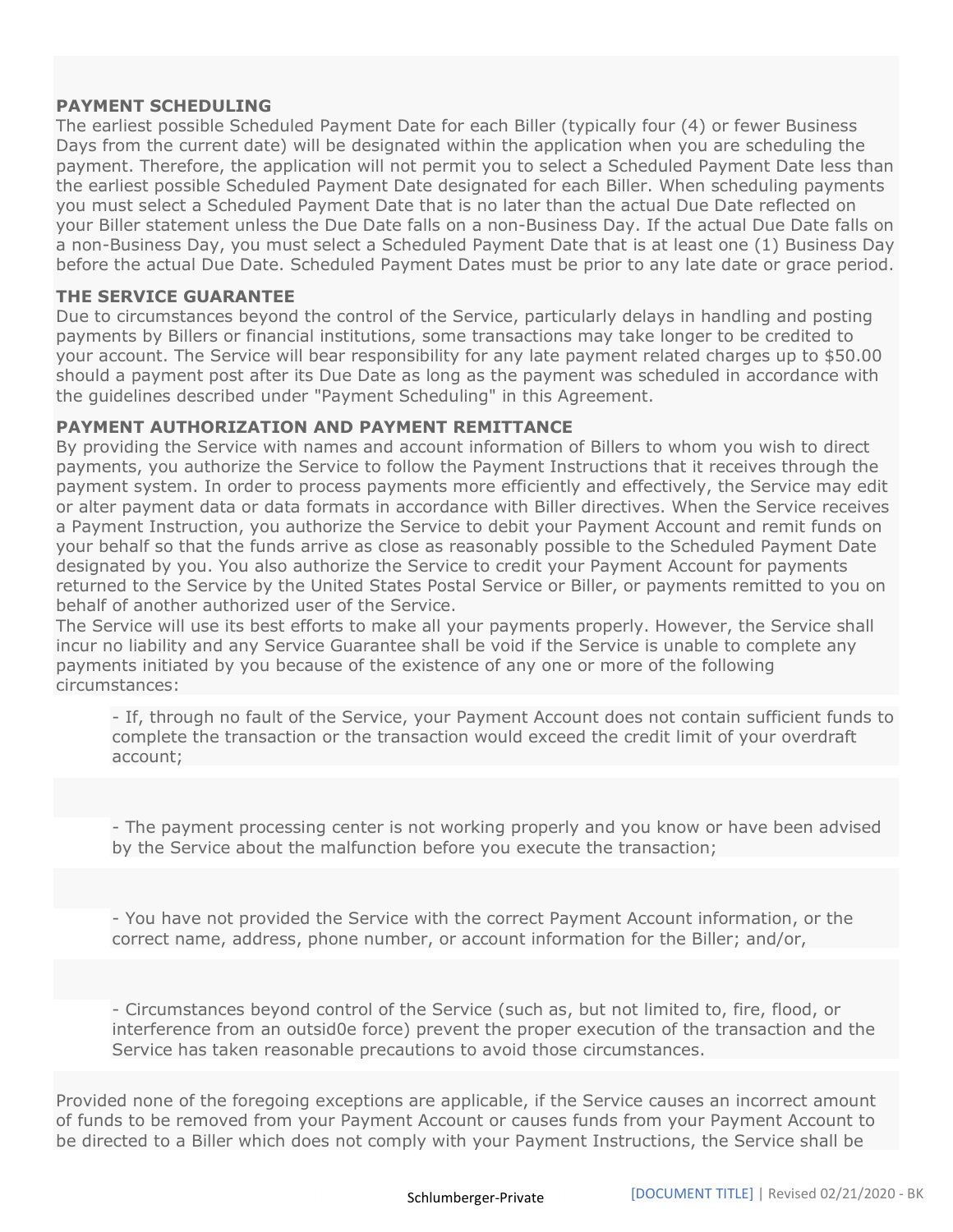responsible for returning the improperly transferred funds to your Payment Account, and for directing to the proper Biller any previously misdirected transactions, and, if applicable, for any late payment related charges.

# PAYMENT METHODS

The Service reserves the right to select the method in which to remit funds on your behalf to your Biller. These payment methods may include, but may not be limited to, an electronic payment, an electronic to check payment, or a laser draft payment. Funds remitted to the Biller are deducted from your Payment Account when the laser draft is presented to your financial institution for payment.

# PAYMENT CANCELLATION REQUESTS

You may cancel or edit any Scheduled Payment (including recurring payments) by following the directions within the application. There is no charge for canceling or editing a Scheduled Payment. Once the Service has begun processing a payment it cannot be cancelled or edited, therefore a stop payment request must be submitted.

# STOP PAYMENT REQUESTS

The Service's ability to process a stop payment request will depend on the payment method and whether or not a check has cleared. The Service may also not have a reasonable opportunity to act on any stop payment request after a payment has been processed. If you desire to stop any payment that has already been processed, you must contact Customer Service. Although the Service will make every effort to accommodate your request, the Service will have no liability for failing to do so. The Service may also require you to present your request in writing within fourteen (14) days. The charge for each stop payment request will be the current charge for such service as set out in the applicable fee schedule.

# PROHIBITED PAYMENTS

Payments to Billers outside of the United States or its territories are prohibited through the Service.

# EXCEPTION PAYMENTS

Tax payments and court ordered payments may be scheduled through the Service, however such payments are discouraged and must be scheduled at your own risk. In no event shall the Service be liable for any claims or damages resulting from your scheduling of these types of payments. The Service Guarantee as it applies to any late payment related changes is void when these types of payments are scheduled and/or processed by the Service. The Service has no obligation to research or resolve any claim resulting from an exception payment. All research and resolution for any misapplied, mis-posted or misdirected payments will be the sole responsibility of you and not of the Service.

# BILL DELIVERY AND PRESENTMENT

This feature is for the presentment of electronic bills only and it is your sole responsibility to contact your Billers directly if you do not receive your statements. In addition, if you elect to activate one of the Service's electronic bill options, you also agree to the following:

**Information provided to the Biller** - The Service is unable to update or change your personal information such as, but not limited to, name, address, phone numbers and e-mail addresses, with the electronic Biller. Any changes will need to be made by contacting the Biller directly. Additionally it is your responsibility to maintain all usernames and passwords for all electronic Biller sites. You also agree not to use someone else's information to gain unauthorized access to another person's bill. The Service may, at the request of the Biller, provide to the Biller your e-mail address, service address, or other data specifically requested by the Biller at the time of activating the electronic bill for that Biller, for purposes of the Biller informing you about Service and/or bill information.

Activation - Upon activation of the electronic bill feature the Service may notify the Biller of your request to receive electronic billing information. The presentment of your first electronic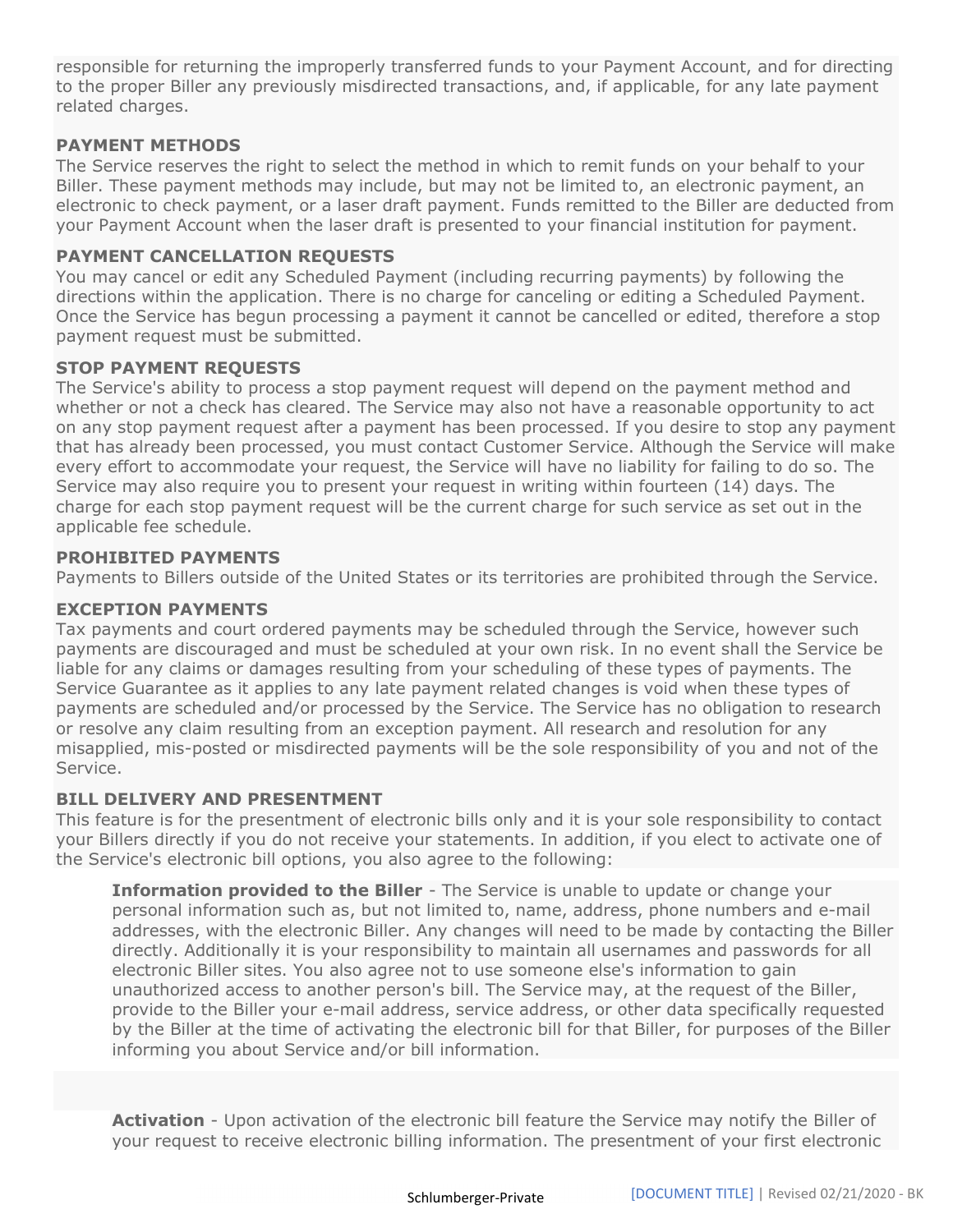bill may vary from Biller to Biller and may take up to sixty (60) days, depending on the billing cycle of each Biller. Additionally, the ability to receive a paper copy of your statement(s) is at the sole discretion of the Biller. While your electronic bill feature is being activated it is your responsibility to keep your accounts current. Each electronic Biller reserves the right to accept or deny your request to receive electronic bills.

**Authorization to obtain bill data** - Your activation of the electronic bill feature for a Biller shall be deemed by us to be your authorization for us to obtain bill data from the Biller on your behalf. For some Billers, you will be asked to provide us with your user name and password for that Biller. By providing us with such information, you authorize us to use the information to obtain your bill data.

Notification - The Service will use its best efforts to present all of your electronic bills promptly. In addition to notification within the Service, the Service may send an e-mail notification to the e-mail address listed for your account. It is your sole responsibility to ensure that this information is accurate. In the event you do not receive notification, it is your responsibility to periodically logon to the Service and check on the delivery of new electronic bills. The time for notification may vary from Biller to Biller. You are responsible for ensuring timely payment of all bills.

Cancellation of electronic bill notification - The electronic Biller reserves the right to cancel the presentment of electronic bills at any time. You may cancel electronic bill presentment at any time. The timeframe for cancellation of your electronic bill presentment may vary from Biller to Biller. It may take up to sixty (60) days, depending on the billing cycle of each Biller. The Service will notify your electronic Biller(s) as to the change in status of your account and it is your sole responsibility to make arrangements for an alternative form of bill delivery. The Service will not be responsible for presenting any electronic bills that are already in process at the time of cancellation.

Non-Delivery of electronic bill(s) - You agree to hold the Service harmless should the Biller fail to deliver your statement(s). You are responsible for ensuring timely payment of all bills. Copies of previously delivered bills must be requested from the Biller directly.

**Accuracy and dispute of electronic bill** - The Service is not responsible for the accuracy of your electronic bill(s). The Service is only responsible for presenting the information we receive from the Biller. Any discrepancies or disputes regarding the accuracy of your electronic bill summary or detail must be addressed with the Biller directly.

This Agreement does not alter your liability or obligations that currently exist between you and your Billers.

### EXCLUSIONS OF WARRANTIES

THE SERVICE AND RELATED DOCUMENTATION ARE PROVIDED "AS IS" WITHOUT WARRANTY OF ANY KIND, EITHER EXPRESSED OR IMPLIED, INCLUDING, BUT NOT LIMITED TO, THE IMPLIED WARRANTIES OF MERCHANTABILITY AND FITNESS FOR A PARTICULAR PURPOSE.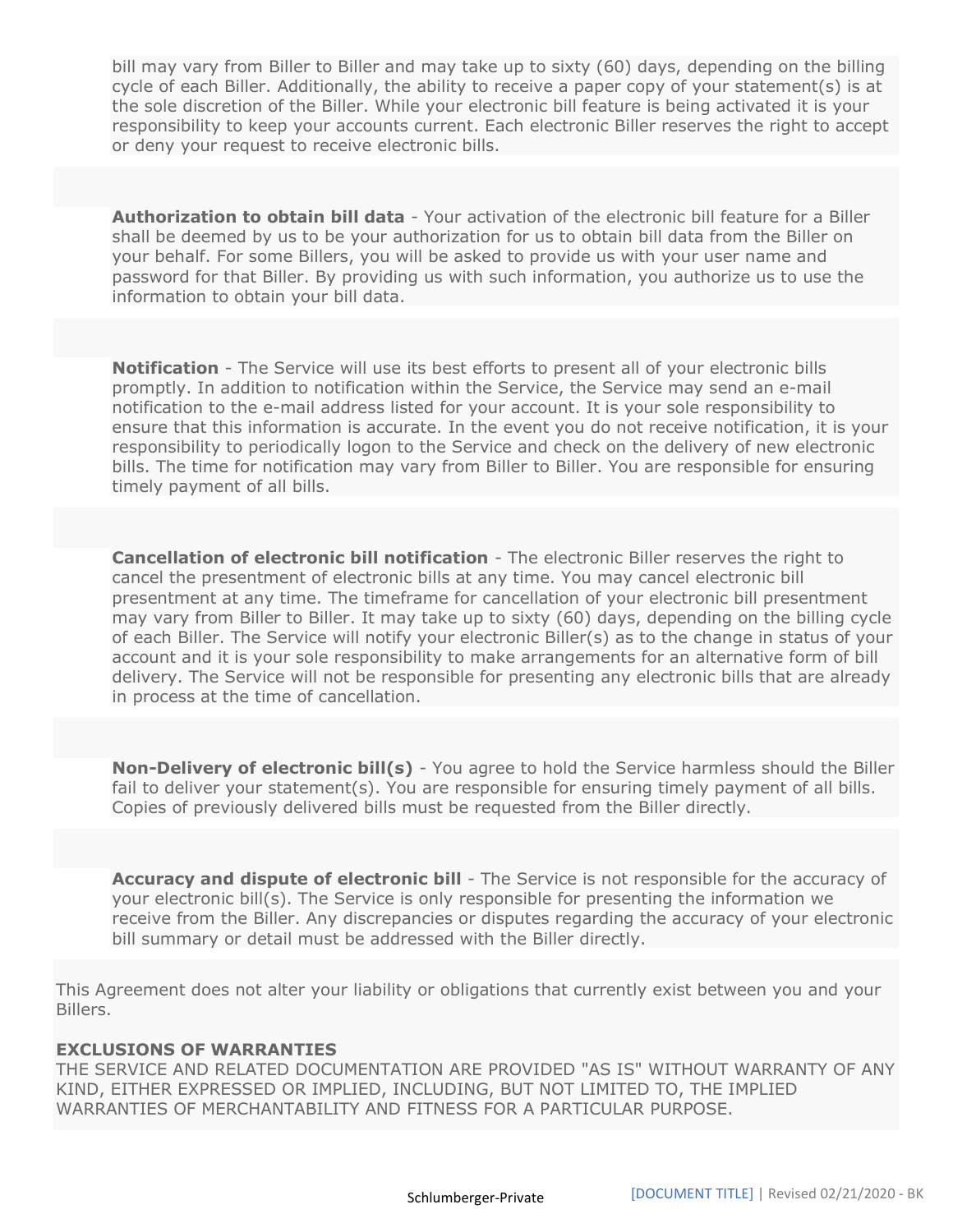#### PASSWORD AND SECURITY

You agree not to give or make available your password or other means to access your account to any unauthorized individuals. You are responsible for all payments you authorize using the Service. If you permit other persons to use the Service or your password or other means to access your account, you are responsible for any transactions they authorize. If you believe that your password or other means to access your account has been lost or stolen or that someone may attempt to use the Service without your consent or has transferred money without your permission, you must notify the Service at once by calling 281-285-4551 during customer service hours.

### YOUR LIABILITY FOR UNAUTHORIZED TRANSFERS

If you tell us within two (2) Business Days after you discover your password or other means to access your account has been lost or stolen, your liability is no more than \$50.00 should someone access your account without your permission. If you do not tell us within two (2) Business Days after you learn of such loss or theft, and we can prove that we could have prevented the unauthorized use of your password or other means to access your account if you had told us, you could be liable for as much as \$500.00. If your monthly financial institution statement contains transfers that you did not authorize, you must tell us at once. If you do not tell us within sixty (60) days after the statement was sent to you, you may lose any amount transferred without your authorization after the sixty (60) days if we can prove that we could have stopped someone from taking the money had you told us in time. If a good reason (such as a long trip or a hospital stay) prevented you from telling us, we may extend the period.

#### ERRORS AND QUESTIONS

In case of errors or questions about your transactions, you should as soon as possible notify us via one of the following:

- Telephone us Toll Free: 800-272-7328 or Direct: 281-285-4551 during member service hours;

- Contact us by using the application's e-messaging feature; and/or,

- Write us at:

#### SCHLUMBERGER EMPLOYEES CREDIT UNION 205 INDUSTRIAL BLVD SUGAR LAND TX 77478-3168

If you think your statement is incorrect or you need more information about a Service transaction listed on the statement, we must hear from you no later than sixty (60) days after the FIRST statement was sent to you on which the problem or error appears. You must:

- Tell us your name and Service account number;

- Describe the error or the transaction in question, and explain as clearly as possible why you believe it is an error or why you need more information; and,

- Tell us the dollar amount of the suspected error.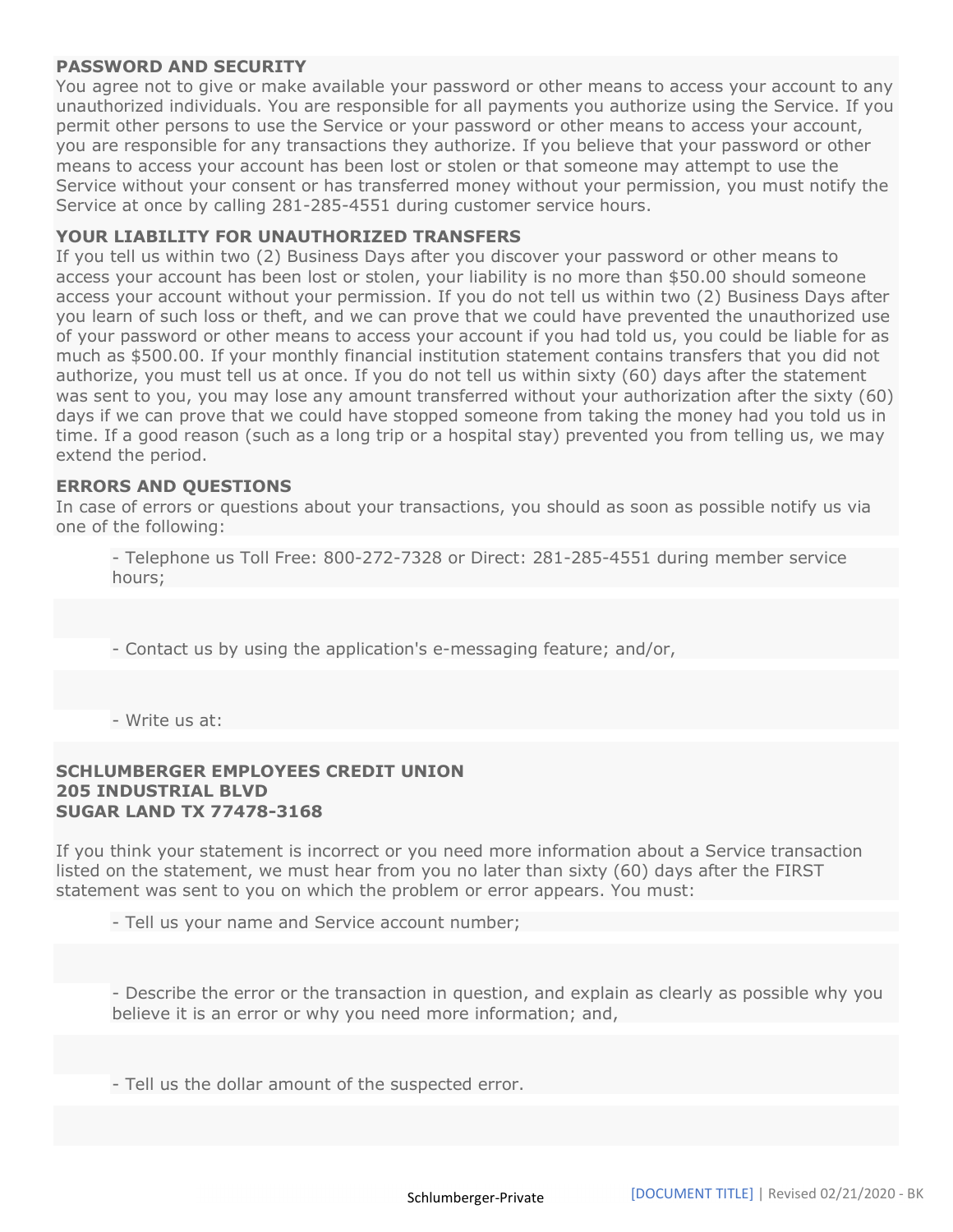If you tell us verbally, we may require that you send your complaint in writing within ten (10) Business Days after your verbal notification. We will tell you the results of our investigation within ten (10) Business Days after we hear from you, and will correct any error promptly. However, if we require more time to confirm the nature of your complaint or question, we reserve the right to take up to forty-five (45) days to complete our investigation. If we decide to do this, we will provisionally credit your Payment Account within ten (10) Business Days for the amount you think is in error. If we ask you to submit your complaint or question in writing and we do not receive it within ten (10) Business Days, we may not provisionally credit your Payment Account. If it is determined there was no error we will mail you a written explanation within three (3) Business Days after completion of our investigation. You may ask for copies of documents used in our investigation. The Service may revoke any provisional credit provided to you if we find an error did not occur.

# DISCLOSURE OF ACCOUNT INFORMATION TO THIRD PARTIES

It is our general policy to treat your account information as confidential. However, we will disclose information to third parties about your account or the transactions you make ONLY in the following situations:

- Where it is necessary for completing transactions;
- Where it is necessary for activating additional services;

- In order to verify the existence and condition of your account to a third party, such as a credit bureau or Biller;

- To a consumer reporting agency for research purposes only;

- In order to comply with a governmental agency or court orders; or,
- If you give us your written permission.

#### SERVICE FEES AND ADDITIONAL CHARGES

Any applicable fees will be charged regardless of whether the Service was used during the billing cycle There may be a charge for additional transactions and other optional services. You agree to pay such charges and authorize the Service to deduct the calculated amount from your designated Billing Account for these amounts and any additional charges that may be incurred by you. Any financial fees associated with your standard deposit accounts will continue to apply. You are responsible for any and all telephone access fees and/or Internet service fees that may be assessed by your telephone and/or Internet service provider. For additional fee details, see www.secu.slb.com Ask a Question: Fee Schedule, Online Banking Fees, Bill Pay service.

# FAILED OR RETURNED TRANSACTIONS

In using the Service, you are requesting the Service to make payments for you from your Payment Account. If we are unable to complete the transaction for any reason associated with your Payment Account (for example, there are insufficient funds in your Payment Account to cover the transaction after two attempts are made), the transaction will not be completed. In some instances, you will receive a return notice from the Service. In such case, you agree that: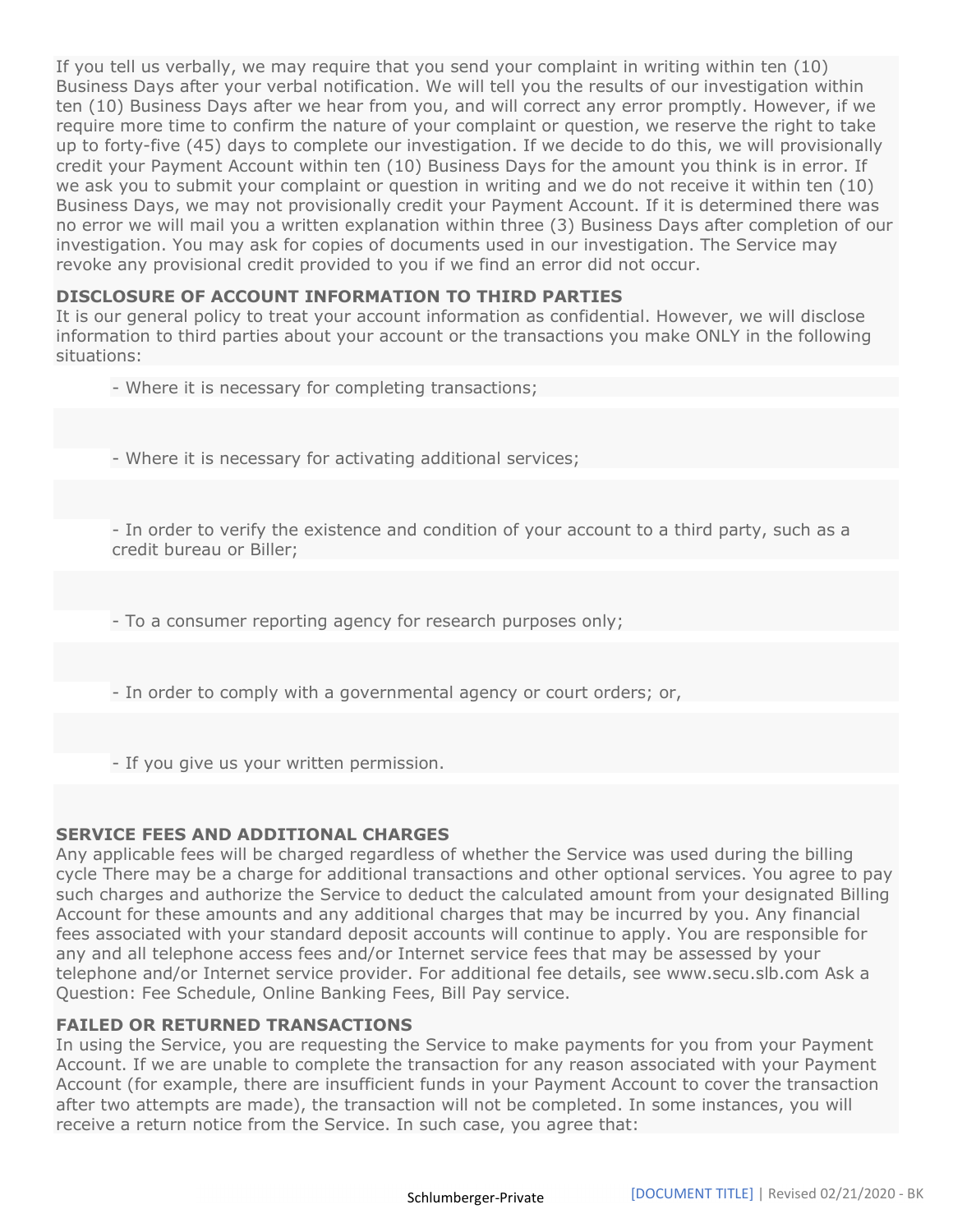- You will reimburse the Service immediately upon demand the transaction amount that has been returned to the Service;

- For any amount not reimbursed to the Service within fifteen (15) days of the initial notification, a late charge equal to 1.5% monthly interest or the legal maximum, whichever rate is lower, for any unpaid amounts may be imposed;

- You will reimburse the Service for any fees imposed by your financial institution as a result of the return;

- You will reimburse the Service for any fees it incurs in attempting to collect the amount of the return from you; and,

- The Service is authorized to report the facts concerning the return to any credit reporting agency.

### ALTERATIONS AND AMENDMENTS

This Agreement, applicable fees and service charges may be altered or amended by the Service from time to time. In such event, the Service shall provide notice to you. Any use of the Service after the Service provides you a notice of change will constitute your agreement to such change(s). Further, the Service may, from time to time, revise or update the applications, services, and/or related material, which may render all such prior versions obsolete. Consequently, the Service reserves the right to terminate this Agreement as to all such prior versions of the applications, services, and/or related material and limit access to only the Service's more recent revisions and updates. In addition, as part of the Service, you agree to receive all legally required notifications via electronic means.

#### ADDRESS OR BANKING CHANGES

It is your sole responsibility to ensure that the contact information in your user profile is current and accurate. This includes, but is not limited to, name, address, phone numbers and email addresses. Changes can be made by contacting Customer Service. Any changes in your Payment Account should also be made in accordance with the procedures outlined within the application's Help files. All changes made are effective immediately for scheduled and future payments paid from the updated Payment Account information. The Service is not responsible for any payment processing errors or fees incurred if you do not provide accurate Payment Account or contact information.

#### SERVICE TERMINATION, CANCELLATION, OR SUSPENSION

In the event you wish to cancel the Service, you may have the ability to do so through the product, or you may contact customer service via one of the following:

- Telephone us at 281-285-4551 during customer service hours; and/or

- Write us at:

SCHLUMBERGER EMPLOYEES CREDIT UNION 205 INDUSTRIAL BLVD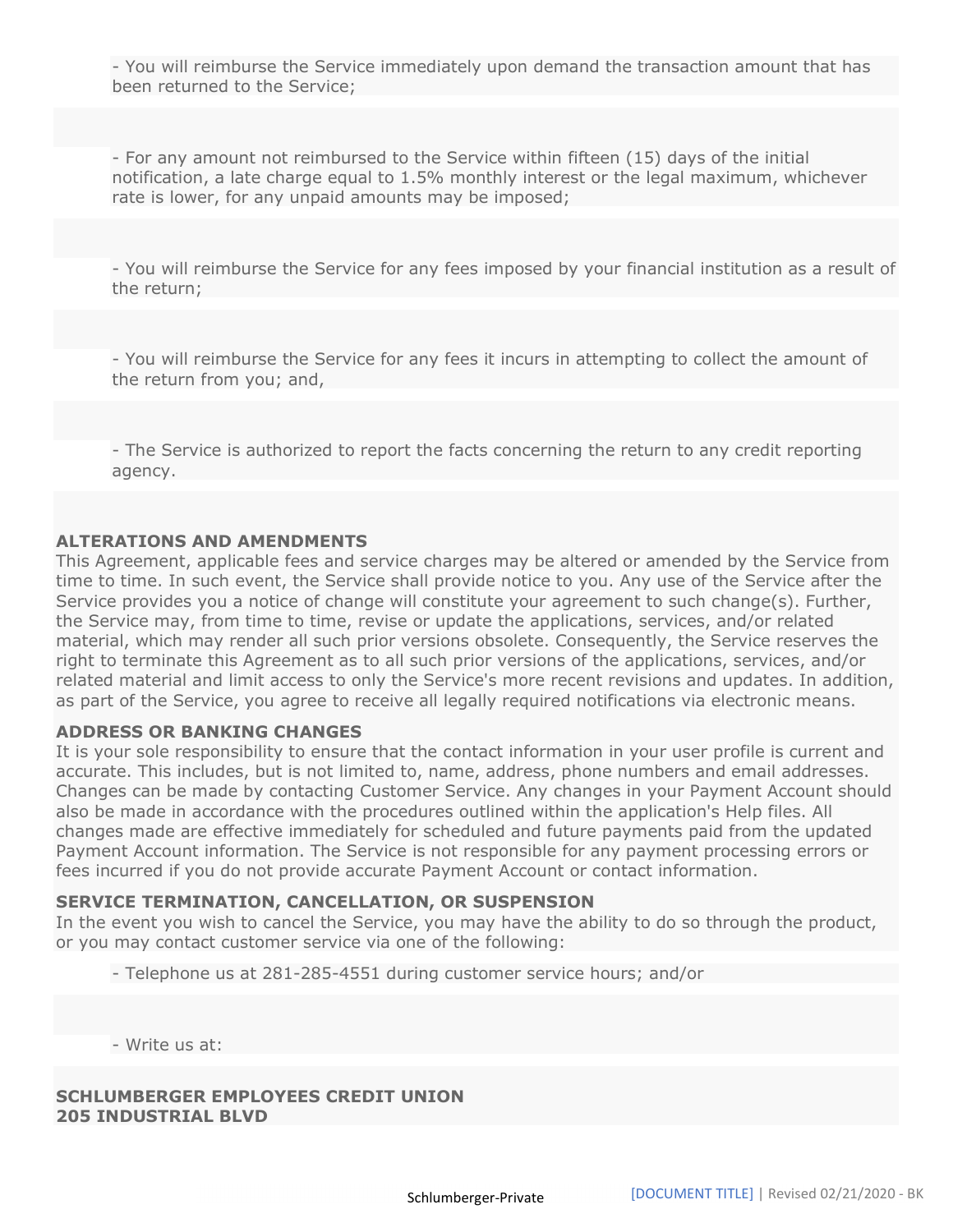# SUGAR LAND TX 77478-3168

Any payment(s) the Service has already processed before the requested cancellation date will be completed by the Service. All Scheduled Payments including recurring payments will not be processed once the Service is cancelled. The Service may terminate or suspend Service to you at any time. Neither termination nor suspension shall affect your liability or obligations under this Agreement.

### BILLER LIMITATION

The Service reserves the right to refuse to pay any Biller to whom you may direct a payment. The Service will notify you promptly if it decides to refuse to pay a Biller designated by you. This notification is not required if you attempt to make a prohibited payment or an exception payment under this Agreement.

# RETURNED PAYMENTS

In using the Service, you understand that Billers and/or the United States Postal Service may return payments to the Service for various reasons such as, but not limited to, Biller's forwarding address expired; Biller account number is not valid; Biller is unable to locate account; or Biller account is paid in full. The Service will use its best efforts to research and correct the returned payment and return it to your Biller, or void the payment and credit your Payment Account. You may receive notification from the Service.

### INFORMATION AUTHORIZATION

Your enrollment in the Service may not be fulfilled if the Service cannot verify your identity or other necessary information. Through your enrollment in the Service, you agree that the Service reserves the right to request a review of your credit rating at its own expense through an authorized bureau. In addition, you agree that the Service reserves the right to obtain financial information regarding your account from a Biller or your financial institution (for example, to resolve payment posting problems or for verification).

#### DISPUTES

In the event of a dispute regarding the Service, you and the Service agree to resolve the dispute by looking to this Agreement. You agree that this Agreement is the complete and exclusive statement of the agreement between you and the Service which supersedes any proposal or prior agreement, oral or written, and any other communications between you and the Service relating to the subject matter of this Agreement. If there is a conflict between what an employee of the Service or Customer Service Department says and the terms of this Agreement, the terms of this Agreement will prevail.

#### ASSIGNMENT

You may not assign this Agreement to any other party. The Service may assign this Agreement to any future, directly or indirectly, affiliated company. The Service may also assign or delegate certain of its rights and responsibilities under this Agreement to independent contractors or other third parties.

#### NO WAIVER

The Service shall not be deemed to have waived any of its rights or remedies hereunder unless such waiver is in writing and signed by the Service. No delay or omission on the part of the Service in exercising any rights or remedies shall operate as a waiver of such rights or remedies or any other rights or remedies. A waiver on any one occasion shall not be construed as a bar or waiver of any rights or remedies on future occasions.

#### CAPTIONS

The captions of sections hereof are for convenience only and shall not control or affect the meaning or construction of any of the provisions of this Agreement.

#### GOVERNING LAW

This Agreement shall be governed by and construed in accordance with the laws of the State of Georgia, without regard to its conflicts of laws provisions. To the extent that the terms of this